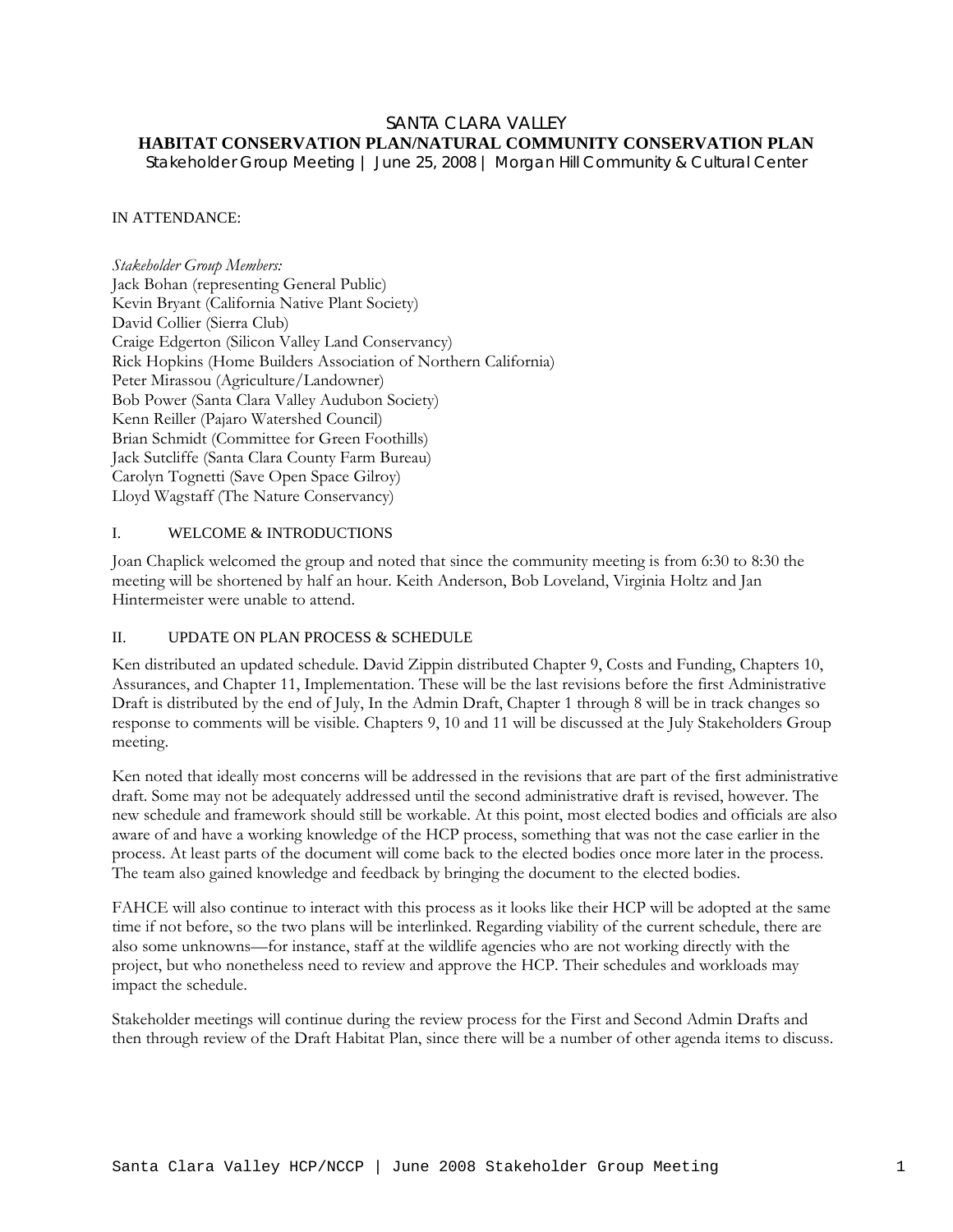## III. UPDATE ON PLAN ELEMENTS

## *Plan Implementation*

One stakeholder asked how the implementation process would move forward. This has not yet been determined. As long as the plan is implemented as it's approved, the implementation process itself is not part of the adopted Habitat Plan. The implementing agency needs to become effective by the start of the permit period. This action is noted on the schedule.

There will likely be at least one and possibly a second full update in cases where there are hot-button issues that need to be more extensively revisited (*e.g.,* stream setbacks with the County) to ensure that the partners are fully on board.

Kenn Reiller wondered about the record of decision and what this might include. It will not be as complex as the records for some other plans and projects, but the data is nonetheless extensive.

One stakeholder wondered whether the HCP or simply the implementation agreement will be legally enforceable. How will this be handled? The HCP will be part of the permit, so it will be legally binding and will have legal weight with the implementing agreement, except where the two conflict. In those cases, the implementing agreement trumps the HCP. The project team is working to minimize the conflicts between the two to avoid these situations.

The Implementation chapter also describes how the reserve system will be assembled in terms of land and agencies. The implementing agency will likely not be doing much if any land acquisition on its own.

Staff also noted that the Water District's Stream Maintenance Program has its own set of permits.

If funds come in from an outside entity for land, will the land be credited against the recovery enhancement or mitigation obligations? It depends. If it's a permittee that's providing the funding, it might count on the mitigation side. In all other cases, it only counts as recovery/enhancement. David Collier wondered if the plan was banking on this in any way. If the money didn't come through to purchase the land, will the plan fail to meet its goals? Yes, it would—the plan relies on this additional money. The partnership agreement is essential for the plan to succeed. However, this is a fifty-year plan and there is a long history, over time, of these types of partnerships, so it is unlikely that these partners will vanish. In addition, in other areas there are already active, functional partnerships even in a difficult economic era.

Non-permittees need some assurance themselves that land that is not owned by permittees will be managed in a predictable and effective manner. The word "beneficiaries" could be problematic. Who is going to own the easement is the key issue. If a non-permittee pays half of the land cost, for instance, the permittee gets credit for the full 100 percent if it meets the criteria and is managed and monitored as part of the reserve system.

David Collier noted that the document should explicitly note that the implementing agency will carry out monitoring and management tasks.

Ken noted that one theme that is recurrent is that the implementing agency should make use of existing resources, and not create a new bureaucracy. It should contract for services wherever possible, and not create new infrastructure. This might be in conflict with the suggestion that the implementing agency itself do the management and monitoring—for instance, you might want to contract with the Water District or County Parks to do this work.

David Collier requested that the document note additional powers that the agencies have—particularly the power to put an emergency halt on permitting in a dire case in which a species is suffering.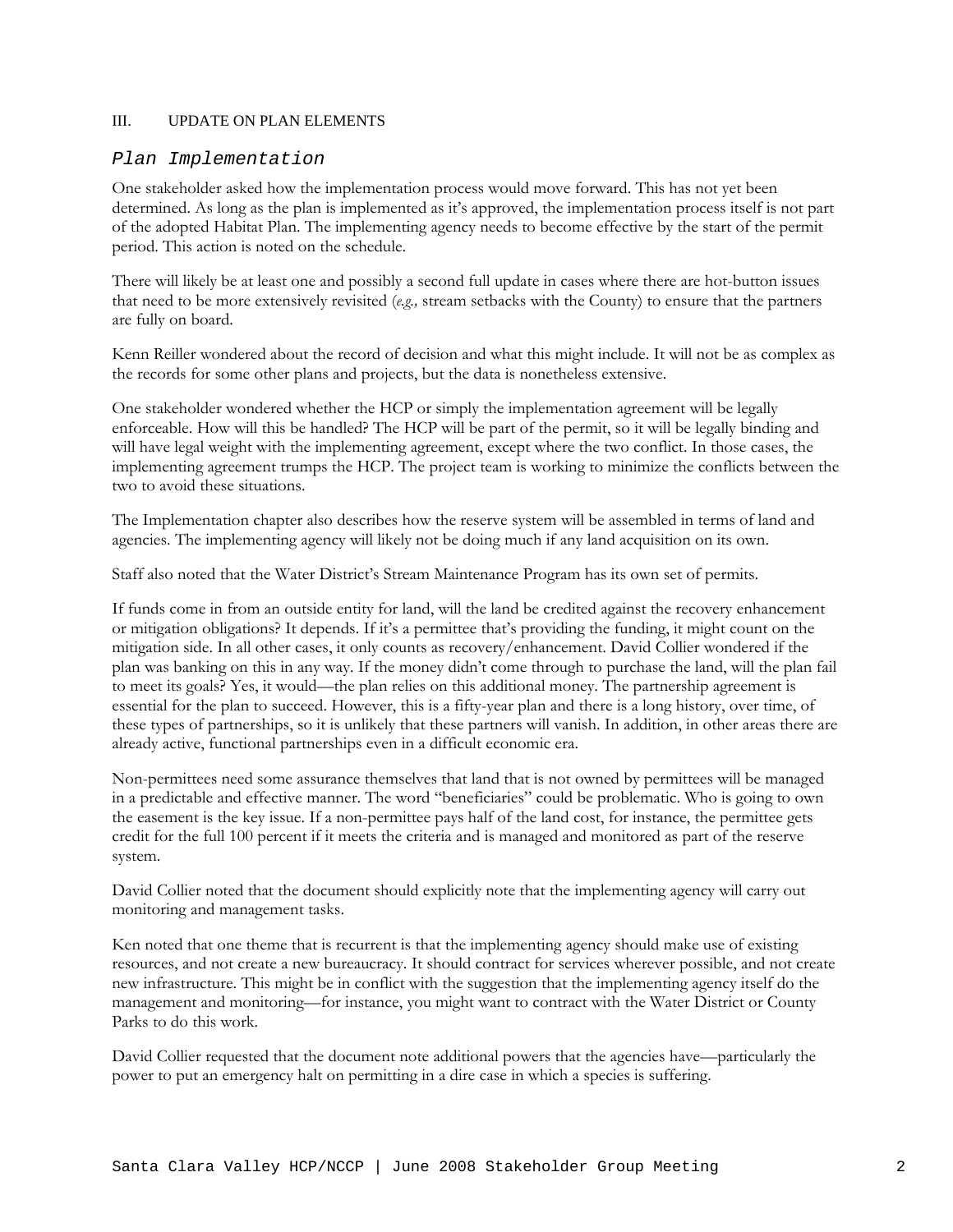Joan noted that because there were many agenda items, some conversations might be best tabled until next month's meeting to make sure that everything critical for today gets discussed. The group then moved on to the next agenda item.

# *Impact Analysis Update*

David Zippin distributed a description of a tool to approximate the amount of impervious surfaces. The accompanying map is new and divides the Study Area's streams into Upper and Lower Watersheds based on the location of dams/reservoirs. The existing impervious coverage in the Lower Llagas watershed (below Chesbro Dam) at first seemed quite high at 10.9% but is reasonable given the number of developed parcels and amounts of roads and driveways. He also noted that the analysis is still being tweaked, and feedback from the wildlife agencies will be integrated.

David Collier asked if impervious coverage amounts after implementation of covered activities could be calculated. Yes, the next task is to develop that data.

# *Conservation Strategy Update*

David Zippin discussed draft Table 5-XX. The table compiles Conservation Actions that address stream habitat and covered fish impacts. Preparation of the table came out of discussions on aquatic habitat and conservation issues and the need to compile stream-related conservation actions into one summary document. Prior to assembling the table, it was very hard to grasp an overview of the stream-related actions since they are found in many parts of the overall conservation strategy. The table also triggered identifying the noted implementation priorities (High, Medium and Low) and linking actions to what direct and indirect impact(s) they addressed. The table's grouping of actions is divided into conservation actions applicable to North and South County streams, South County streams and North County Streams. The North County actions are for Coyote and Guadalupe and link to the FAHCE HCP process.

A comment was that the priority heading (Priority for Covered Fish) was misleading in that it really was Implementation Priority.

Pat noted that the notes in the back are especially important to review before reading the document itself. She also brought copies of a brochure describing the FAHCE settlement agreement for anyone who is interested.

Jerry Smith presented two Working Draft handouts on Uvas Creek---Principles to Guide Operation of Uvas Reservoir and Uvas Creek In-stream Flow and Passage Improvement conservation actions. The working drafts have come out of a four year process that he participated in with staff from the Water District, Wildlife Agencies and Keith Anderson to address Uvas Creek Steelhead issues. The draft actions are preliminary and have not yet been reviewed or approved by the Water District Board. The actions are also not yet in Table 5-XX. A major goal is to get juvenile fish in Uvas Creek to the ocean at the appropriate time of year, which requires a scheduled release of water from Uvas Reservoir. One stakeholder asked if pulse flows for three days per month was consecutive. Yes, it is. There's also a carryover goal to ensure that fish will survive in times of drought.

One stakeholder asked whether or not all of the outlined criteria will be met in a given year. Jerry noted that it is not an exact science, but they estimate that approximately 60 percent of years will meet all the criteria. Ken Schreiber also noted that the current conditions of the creeks are historically abnormal especially in terms of the amount and timing of water flow and the amount of streamside vegetation. Variations in the amount and timing of water flow will directly impact implementation of some of the actions.

One stakeholder asked for clarification on the difference between permittees and local partners. Permittees refers to the local partners plus state parks. This language will be clarified.